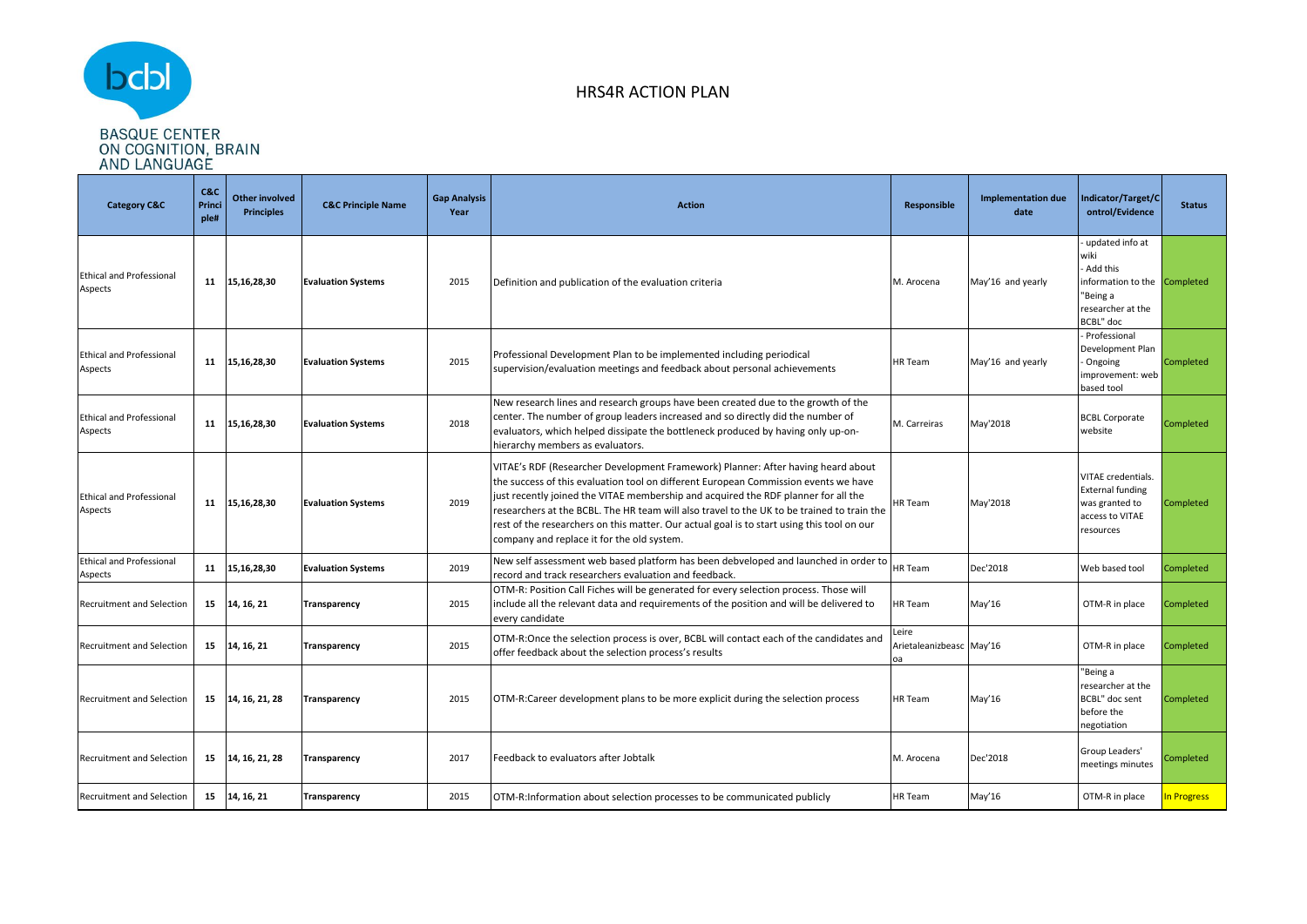

| <b>Recruitment and Selection</b>                        | 15    | 30                | Transparency               | 2017 | Update and improve the grant section in the wiki > Research Career path                                                                                                                             | A. Fernandez                     | Dec'2018                        | Updated info at<br>wiki                              | Completed   |
|---------------------------------------------------------|-------|-------------------|----------------------------|------|-----------------------------------------------------------------------------------------------------------------------------------------------------------------------------------------------------|----------------------------------|---------------------------------|------------------------------------------------------|-------------|
| Recruitment and Selection                               | 21    | 15                | Postdoc appointment        | 2015 | OTM-R: Position Call Fiches will be generated for every selection process. Those will<br>include all the relevant data and requirements of the position and will be delivered to<br>every candidate | HR Team                          | June'16 and yearly<br>workshops | OTM-R in place                                       | In Progress |
| Recruitment and Selection                               |       | 21 5, 15, 25,     | <b>Postdoc appointment</b> | 2015 | Definition of the criteria, guidelines and achievements to take into account in order to<br>get a permanent position at the center (R1-R2-R3-R4)                                                    | M. Arocena                       | June'16 and yearly<br>workshops | 'Being a<br>researcher at the<br>BCBL" doc           | Completed   |
| <b>Recruitment and Selection</b>                        | 21 30 |                   | <b>Postdoc appointment</b> | 2015 | Research Career path to be shared with researchers. Toolkit available at wiki and<br>training to be provided every year (external funding is granted)                                               | A. Fernandez                     | June'16 and yearly<br>workshops | wiki<br>survey                                       | In Progress |
| Working Conditions and<br><b>Social Security</b>        | 25    | 12, 15, 21, 24    | <b>Estability</b>          | 2015 | Definition of criteria for stability in the employment conditions                                                                                                                                   | M. Arocena                       | May'16                          | Updated info at<br>wiki                              | Completed   |
| Working Conditions and<br>Social Security               | 25    | 12, 15, 24, 28    | <b>Estability</b>          | 2015 | Implementation of an employment stability plan based on professional performance of<br>researchers fixed on the PDP                                                                                 | M. Arocena                       | May'16                          | Updated info at<br>wiki                              | Completed   |
| Working Conditions and<br><b>Social Security</b>        |       | 26 12, 15, 24, 28 | <b>Salaries</b>            | 2015 | Benchmarking on science salaries                                                                                                                                                                    | M. Arocena                       | July'2015                       | <b>BCBL policy</b>                                   | Completed   |
| Working Conditions and<br>Social Security               | 26    | 12, 15, 24, 28    | <b>Salaries</b>            | 2015 | A plan to improve the basic salary funding for salaries offered by the funding agencies to<br>be implemented                                                                                        | M. Arocena                       | May'16                          | <b>BCBL policy</b>                                   | Completed   |
| Working Conditions and<br>Social Security               | 26    | 12, 15, 24, 28    | <b>Salaries</b>            | 2015 | Definition of scales and seniority allowances based on performance and experience                                                                                                                   | M. Arocena                       | May'16                          | <b>BCBL</b> policy                                   | Completed   |
| <b>Working Conditions and</b><br><b>Social Security</b> | 28    | 16, 19, 20, 30    | <b>Career Development</b>  | 2015 | PDP: Professional Development Plan                                                                                                                                                                  | HR Team                          | Jan'17                          | PDP<br>web based tool                                | Completed   |
| <b>Working Conditions and</b><br><b>Social Security</b> | 28    | 15, 24            | <b>Career Development</b>  | 2015 | Make evaluation criteria public                                                                                                                                                                     | M. Arocena                       | Jan'17                          | updated info at<br>wiki<br>Being a<br>esearcher doc  | Completed   |
| Working Conditions and<br>Social Security               | 28    | 16, 19, 20, 30    | <b>Career Development</b>  | 2015 | Definition of specific career development strategy for researchers                                                                                                                                  | M. Arocena                       | Jan'17                          | updated info at<br>wiki<br>Being a<br>esearcher doc  | Completed   |
| Working Conditions and<br><b>Social Security</b>        | 28    | 16, 19, 20, 30    | <b>Career Development</b>  | 2015 | Periodical Supervision to R1 Researchers                                                                                                                                                            | HRS4R W.G.                       | Jan'17                          | updated info at<br>wiki<br>Being a<br>researcher doc | Completed   |
| Working Conditions and<br><b>Social Security</b>        |       | 28 16, 19, 20, 30 | <b>Career Development</b>  | 2015 | Mentors will be appointed (ombudsman or advisors will be appointed)                                                                                                                                 | M. Carreiras                     | Jan'17                          | updated info at<br>wiki<br>Being a<br>esearcher doc  | Completed   |
| Working Conditions and<br>Social Security               | 28    | 16, 19, 20, 30    | <b>Career Development</b>  | 2015 | The plan will be communicated on the wiki and at a lab meeting                                                                                                                                      | HR Team                          | Jan'17                          | Updated info at<br>wiki                              | Completed   |
| Working Conditions and<br><b>Social Security</b>        |       | 28 16, 19, 20, 30 | Career development         | 2017 | Compulsory career development plan definition and follow-up                                                                                                                                         | Group Leaders<br>and supervisors | Dec'17                          | PDP<br>improvement:<br>web based tool                | Completed   |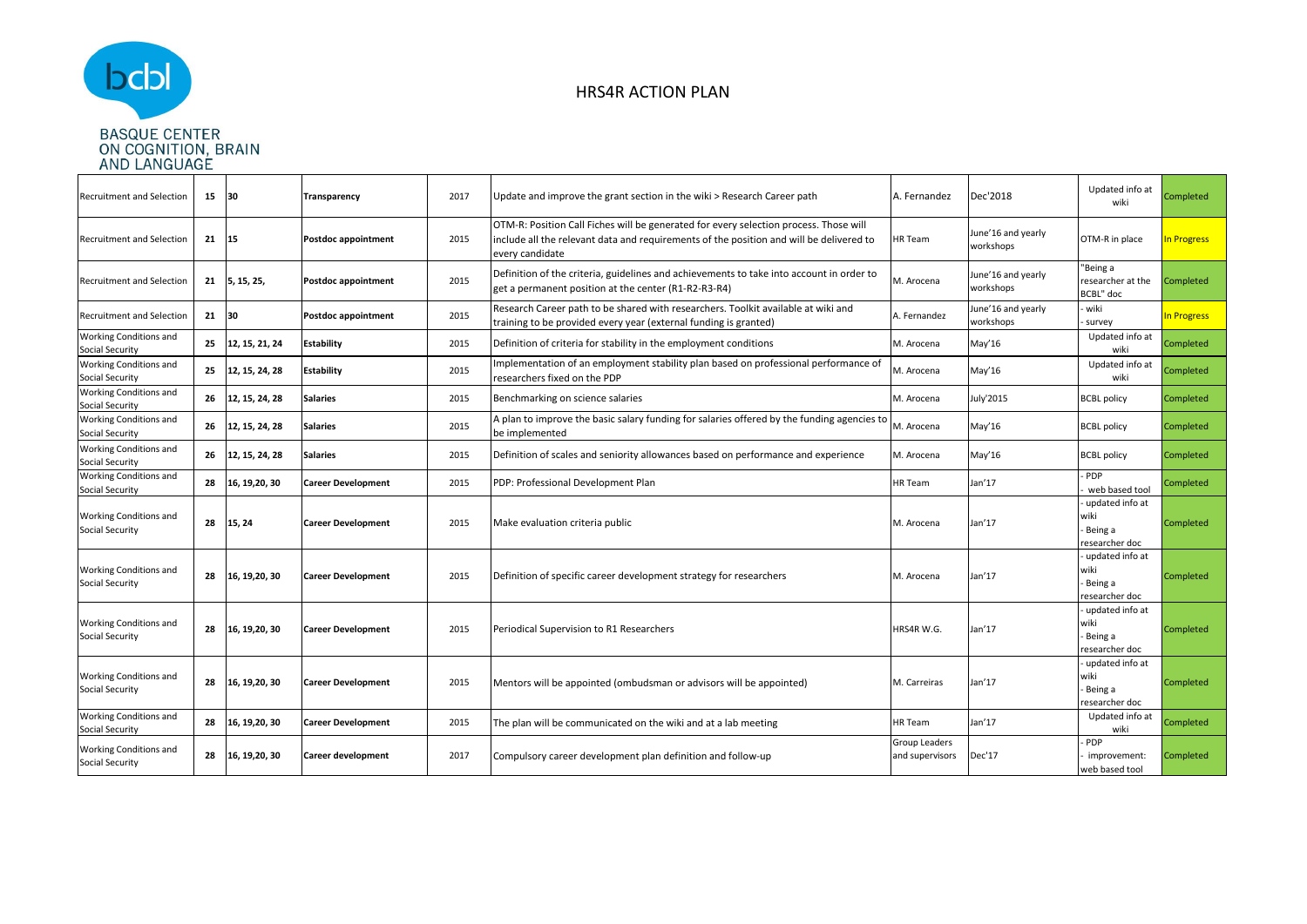

| Working Conditions and<br>Social Security        | 30 | 15, 16, 28     | <b>Career Advice</b>        | 2015 | Structured mentoring and guidance                                                                    | <b>HR</b> Team | Mar'17     | PDP<br>improvement:<br>web based tool<br>"Being a<br>researcher at the<br>BCBL" doc                                                 | Completed   |
|--------------------------------------------------|----|----------------|-----------------------------|------|------------------------------------------------------------------------------------------------------|----------------|------------|-------------------------------------------------------------------------------------------------------------------------------------|-------------|
| Working Conditions and<br>Social Security        | 30 | 15, 16, 28     | <b>Career Advice</b>        | 2015 | External collaboration agreements with local coaching companies will be explored                     | HRS4R W.G.     | May'2020   | VITAE credentials.<br><b>External funding</b><br>was granted to<br>access to VITAE<br>resources                                     | In Progress |
| Working Conditions and<br>Social Security        | 30 | 15, 16, 28     | <b>Career advice</b>        | 2017 | Leaving the BCBL policy                                                                              | HRS4R W.G.     | 2019       | Policy created and<br>published                                                                                                     | n Progress  |
| Working Conditions and<br>Social Security        | 30 | 15, 16, 28     | <b>Career advice</b>        | 2017 | Workshop on scientific/non-scientific pathways, succesful job search                                 | HRS4R W.G.     | every year | -lab meetings<br>agenda<br>-Writing clinic<br>project (grants,<br>publications,<br>interviews, CV,<br>letters of interest,<br>etc.) | n Progress  |
| Working Conditions and<br>Social Security        | 35 | 3, 15          | <b>Decision Making</b>      | 2015 | Regular meetings of Group Leaders<br>Staff meeting to discuss decisions (Lab meeting every week)     | HR Team        | May'17     | Agenda wiki                                                                                                                         | Completed   |
| Working Conditions and<br>Social Security        | 35 | 3,15           | <b>Decision Making</b>      | 2015 | Researchers are taking part in the WG                                                                | HR Team        | May'17     | Appointed                                                                                                                           | Completed   |
| Working Conditions and<br>Social Security        | 35 | 3,15           | <b>Decision Making</b>      | 2015 | Annual retreat open to BCBL community                                                                | HR Team        | May'17     | General meetings<br>agenda and<br>minutes                                                                                           | Completed   |
| Working Conditions and<br>Social Security        | 35 | 3, 15          | <b>Decision Making</b>      | 2015 | Suggestion box available                                                                             | M. Arocena     | May'17     | Available                                                                                                                           | Completed   |
| <b>Working Conditions and</b><br>Social Security | 35 | 15             | <b>Decision Making</b>      | 2015 | "Door always open" policy running                                                                    | Lopez          | May'17     | updated info at<br>wiki                                                                                                             | Completed   |
| <b>Working Conditions and</b><br>Social Security | 35 | 37             | <b>Decision Making</b>      | 2015 | nclude researchers representatives in the WG for the HRS4R                                           | M. Arocena     | May'17     | <b>HRS4R WG created Completed</b>                                                                                                   |             |
| <b>Training and Development</b>                  | 36 | 28, 30, 34, 37 | <b>Relation Supervisors</b> | 2015 | Supervisors' training and coaching: new appointments for supervision and graduate<br>director roles. | . Lopez        | Dec'16     | PDP<br>Ongoing<br>improvement: web<br>based tool                                                                                    | Completed   |
| <b>Training and Development</b>                  | 36 | 28, 30, 34, 37 | <b>Relation Supervisors</b> | 2015 | Supervisors' evaluation (annual, agreed and recorded)                                                | HR Team        | Dec'16     | PDP<br>- Improvement:<br>web based tool                                                                                             | Completed   |
| <b>Training and Development</b>                  | 36 | 28, 30, 34, 37 | <b>Relation Supervisors</b> | 2015 | Ombudsman role defined                                                                               | M. Arocena     | Dec'16     | Updated info at<br>wiki                                                                                                             | Completed   |